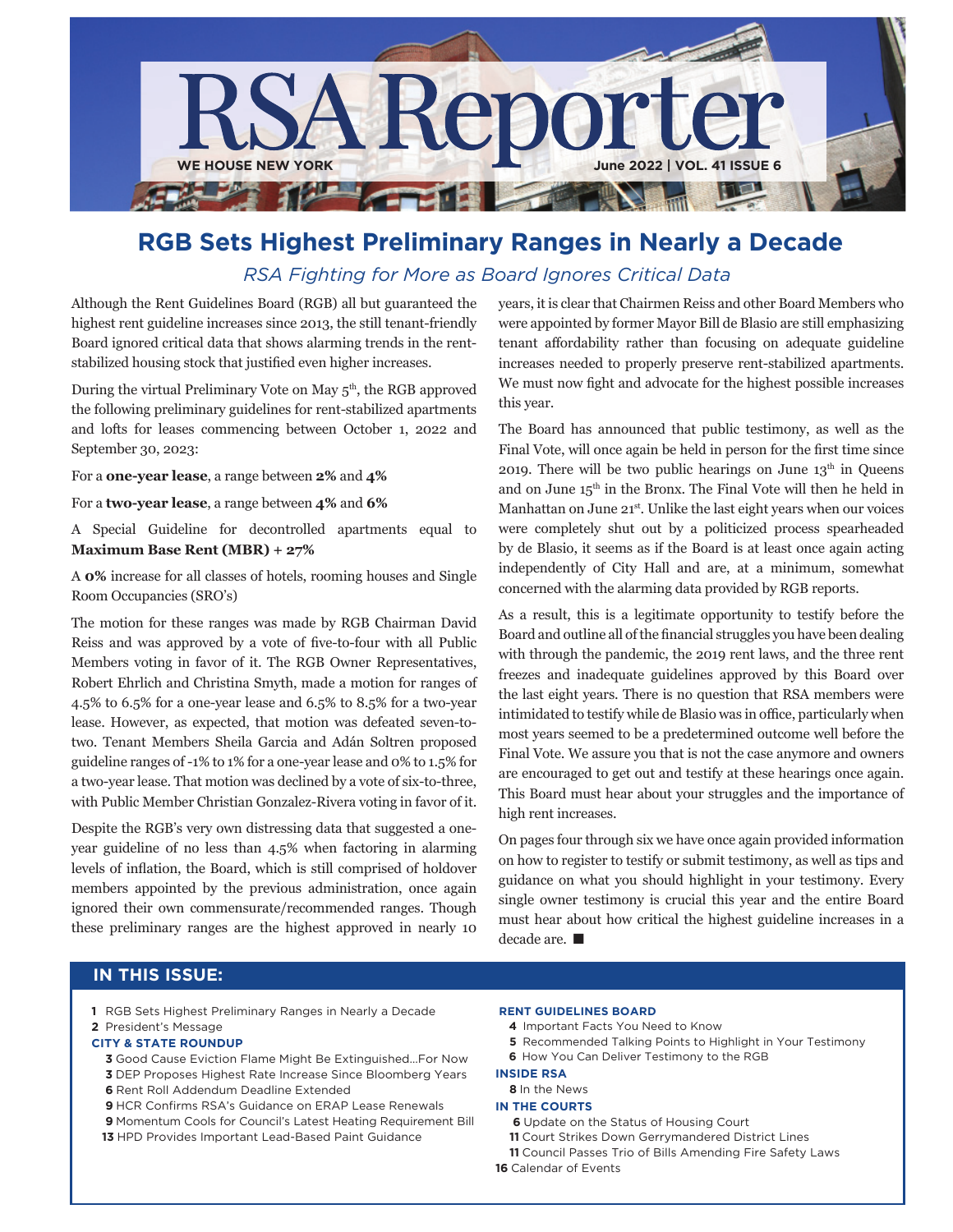# **PRESIDENT's message**



**RGB Misses the Mark,Now We Must Fight** Although former Mayor Bill de Blasio is no longer calling the shots behind the scenes with regard to the Rent Guidelines Board (RGB), holdover appointees made by the previous administration are having a direct impact on the direction in which

the Board is voting this year.

The Board's very own data recommended that when factoring in record-levels of inflation this year, guideline ranges should have commenced no lower than 4.5% for the one-year guideline. Ahead of the Preliminary Vote in early May, RSA testified before the Board and stated on the record that any guideline range below the RGB's recommended ranges would expedite the deterioration of the City's aging rent-stabilized housing stock. However, in what has now become tradition at the RGB, particularly due to holdover appointees from de Blasio, those recommendations were once again deliberately ignored.

It is true that this year's preliminary ranges will more than likely result in the highest guideline increases in nearly a decade, but by no means does that indicate a victory for our industry. Any time there were guideline increases over the last nine years, pro-tenant Public Members on the Board always succeeded when advocating for the lower end of the preliminary ranges. This year, we must do everything in our power to avoid that.

The data presented by RGB staff throughout this year's deliberations should have been more than enough evidence to show that three rent freezes, inadequate guideline increases, and poor housing policy have had a detrimental impact on the City's aging, affordable housing stock. In addition to the damage that has been done already, the Board must now consider even more alarming trends that have developed since their vote: inflation continues to rise in the New York City area (particularly on goods and services), the Water Board is mulling a near-five percent increase on water rates, and tax assessments will drastically increase just 10 days after the RGB holds their Final Vote.

rate increase alone, for building owners to even begin keeping up with ever-increasing operating expenses with rent increases as low as 2% for one-year leases. As a result, it is incumbent upon our entire organization to push the RGB for more than they are even considering. It is not unheard of for the RGB to vote outside of their preliminary ranges and we must encourage them to do so. RSA staff will continue our advocacy behind the scenes, but this is where you, our membership, need to step up to the plate.

In this issue of the *RSA Reporter*, we have once again provided an in-depth breakdown of information that will help you navigate through the last month of this year's RGB process. This three-page spread will educate you on what you need to know and how to prepare to testify before the Board. The RGB will be holding public hearings in person for the first time in three years and this public forum is the best opportunity we could ask for to make sure your stories resonate. We must come out in numbers.

With de Blasio out of office and Mayor Eric Adams taking a handsoff approach to the RGB's decision-making process, we cannot let this opportunity pass to make our case for the rent increases you need to operate your buildings at a safe and healthy level. *We look forward to seeing you at the public hearings!*

#### **Third Billing Notice for 2022**

Later in June, the third billing statement of the year will be mailed out and I encourage you to pay your membership dues in full if you have not done so already. Aside from our ongoing advocacy and all of the important news and guidance that we provide throughout the year, our various services, such as our 2022 Rent Registration Service, are critical resources that allow you to continue running your business in a smooth fashion.

If your yearly membership dues are not paid in full after this billing statement, your account will be temporarily deactivated and you will not be mailed the *RSA Reporter* or be sent any of our email blasts. Because of all of the critical and timely news that we provide, particularly with regard to building compliance requirements, you cannot afford to miss out on our membership outreach efforts!  $\blacksquare$ 

It is simply impossible, just when factoring in the upcoming water

#### **Rent Stabilization Association ♦ 123 William Street New York, NY 10038-3804 ♦ http://www.rsanyc.org ♦ (212) 214-9200**

**Disclaimer:** Every effort is made to provide accurate and up-to-date information in RSA publications and bulletins. However, information or advice provided in these publications should not be taken as legal opinions. Always consult your attorney when in doubt. The RSA Reporter is intended for the exclusive use of RSA members. This publication may not be reproduced, in whole or in part, without the written permission of the RSA. The RSA welcomes comments, suggestions and questions from its members.

*Editor:* Vito Signorile *Production:* Christine Chu. Copyright 2022, Rent Stabilization Association of N.Y.C., Inc., 123 William Street, NY, NY 10038.

The RSA Reporter (ISSN #1089-9375) is published monthly (except August) by the Rent Stabilization Association of N.Y.C., Inc., 123 William Street, New York, NY 10038-3804. Periodicals postage paid at New York, NY. POSTMASTER: Send address changes to The RSA Reporter, 123 William Street, 12<sup>th</sup> Floor, New York, NY 10038-3804.

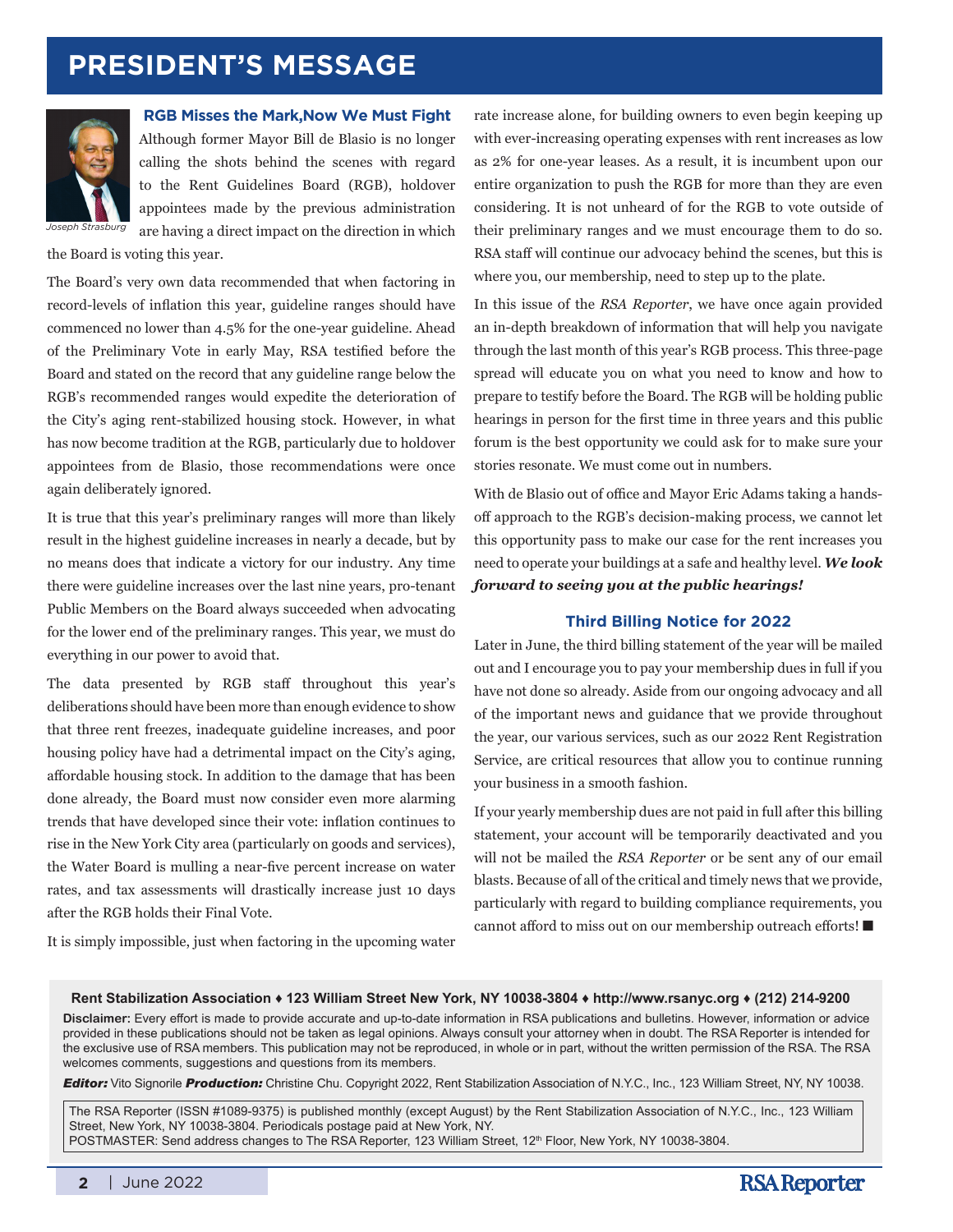## **Good Cause Eviction Flame Might Be Extinguished…For Now**

In the waning days of this year's legislative session in Albany, all signs were pointing to Good Cause Eviction being placed on the backburner before lawmakers returned home to their districts.

As we went to press with this month's issue of the *RSA Reporte*r, it appeared increasingly likely that there was no appetite from the majority of Senators and Assembly Members to even consider passing some form of Good Cause Eviction this spring. Although bill sponsor Senator Julia Salazar and other Good Cause Eviction advocates continued last minute efforts to pass the bill throughout the end of May, it became clear that Governor Kathy Hochul and the Legislature had other legislative priorities before they departed Albany for the summer.

Throughout the month of May, RSA regularly met with State lawmakers to discuss their general position on Good Cause Eviction. For the most part, the consensus was that at best, the bill could never pass in its current form and many lawmakers, particularly those who represent districts outside of New York City, privately acknowledged that they were against any form of Good Cause Eviction. Senate Majority Leader Andrea Stewart-Cousins and Assembly Speaker Carl Heastie had publicly recognized over the last few months that there was not enough support for the bill as it is currently written. Nevertheless, there were no known negotiations on amending the language as the session neared an end.

In addition to other timely legislative matters that needed to be resolved before the end of session on June 2nd, the new Senate and Congressional district lines issued by a court-appointed special master (*see page 11*) created political chaos. As a result, lawmakers, particularly those facing competitive primary challengers this summer, were eager to return to their districts to ramp up their re-election campaigns.

Please be advised that this is the most recent update that we had with regard to Good Cause Eviction as we wrapped up this issue of the *Reporter*. We will provide an additional update in the July/ August issue. However, if this bill ultimately fails to pass in this year's legislative session, that does not mean that Good Cause Eviction is dead forever. We expect this bill to remain a hot topic for years to come, regardless of the political makeup of Albany following the November general election.

Be on the lookout for additional timely updates via RSA email blast.  $\blacksquare$ 

# **DEP Proposes Highest Rate Increase Since Bloomberg Years**

### *Rates Would Increase for All Building Classes Citywide*

After the City Water Board approved a rate increase last year as property owners continued to reel from the impact of the COVID-19 pandemic, the City Department of Environmental Protection (DEP) has now proposed the largest water rate hike in nearly a decade.

At the Water Board hearing on April 29<sup>th</sup>, DEP made a formal presentation to the Board in a remote hearing that suggested that water rates need to increase by **4.9%** in order for the City's water infrastructure to continue operating at a sustainable level. DEP cited three economic factors faced by the City that ultimately led to this proposed rate hike: the balance of overdue customer bills (which is higher than before the pandemic), water consumption levels below the quantity of water used prior to the pandemic, and availability of collection tools, including reauthorization of the ability to sell liens secured by overdue water bills.

The Water Board approved a 2.76% rate increase last year to offset decreased operating revenues and a large spike in overdue bills and delinquent accounts. Although RSA strongly criticized this decision as a result of the ongoing financial impact of the pandemic, some form of a rate increase was ultimately expected after the Board voted to freeze rates in 2020 at the height of the pandemic. However, this year's proposed rate increase would be the largest increase since the 5.6% rate hike in Fiscal Year (FY) 2014, which was former Mayor Michael Bloomberg's last year in office.

The Water Board held two public teleconference hearings at the end of May as we went to press with this issue of the *RSA Reporter*. We urged our membership via email blast to register to testify at these hearings and explain to the Board why such a high increase would be an incredible financial burden to property owners at this time. Though we expect our arguments to resonate with the Board, it is likely that the final approved rate will be similar to, if not the same, as the rate increase requested by DEP.

If there is any silver lining to this proposed rate increase, it has already given us great leverage with the Rent Guidelines Board (RGB). DEP made this recommendation one week before the Board held their Preliminary Vote on May 5<sup>th</sup> and although the preliminary guideline ranges are far lower than what we anticipated, we believe that the RGB is already alarmed by the fact that the Water Board is considering the highest rate increase in almost 10 years.

The Board is expected to vote on the final rate adjustment on **June 1st**. We will provide an update via email blast and in next month's issue of the *Reporter*.